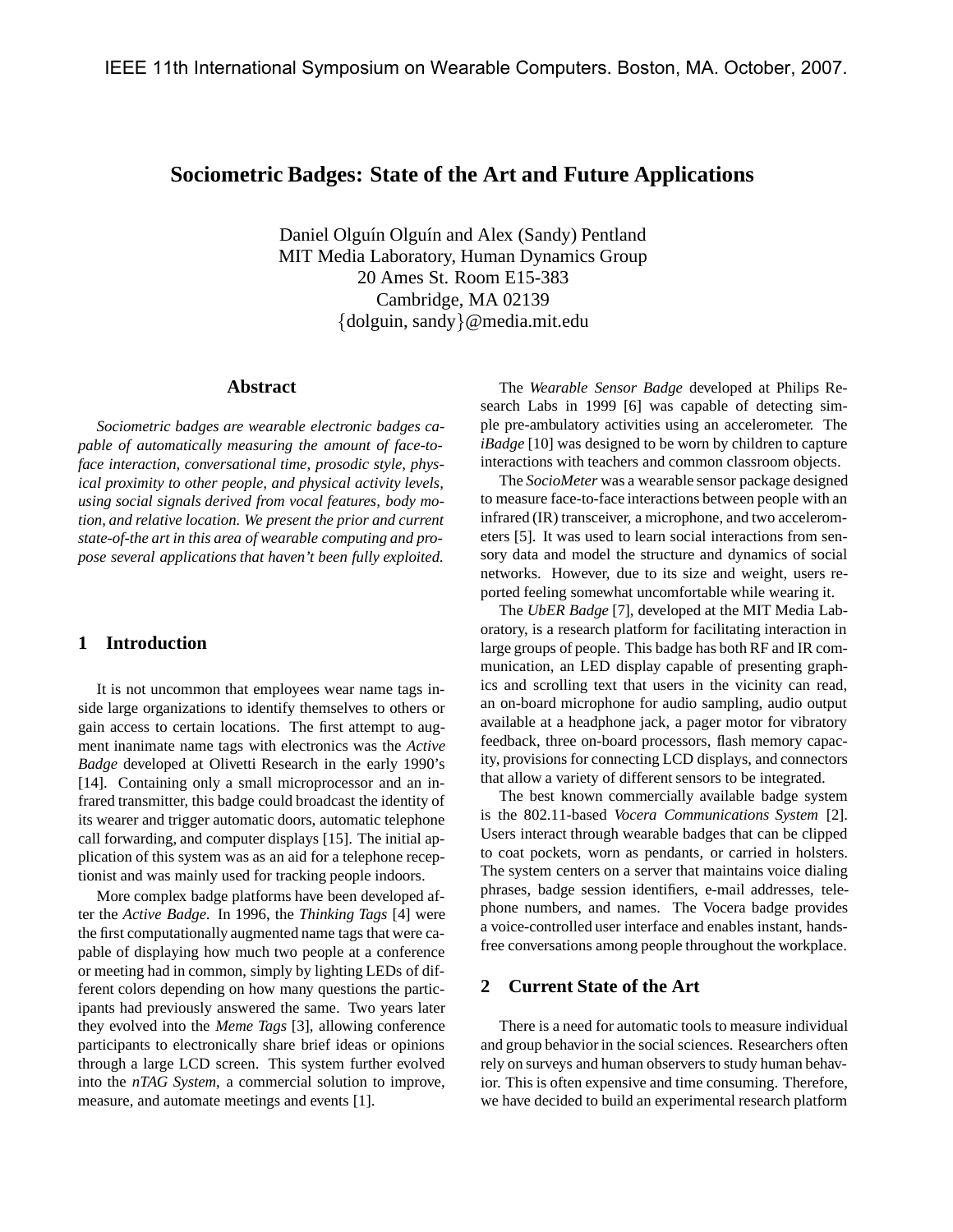that could prove useful and effective in the assessment of human behavior. We predict there will be a large demand for such tools in different research communities and later on in the consumer market for self-monitoring devices.

In [9] we presented the design of a wearable *communicator* badge, a push-to-talk system capable of playing audio messages and reminders through a speaker. Since then, the *communicator* badge has evolved into what we call a *sociometric* badge, a device which main purpose is to automatically capture individual and collective patterns of behavior. We have manufactured three hundred *sociometric* badges and used them in real organizations to automatically measure individual and collective patterns of behavior, predict human behavior from unconscious social signals, identify social affinity among individuals working in the same team, and enhance social interactions by providing feedback to the users of our system [8].

Our proposed approach to capture social signals and measure human behavior has several advantages over existing methods such as direct observation by humans, the use of pervasive cameras to videotape social interactions, or the use of surveys. Direct observation of humans by humans is expensive and limited to a few people per observer, and observers do not always agree. Deploying pervasive cameras is extremely expensive and their range of measurement is constrained to a particular place. The use of surveys is subjective, inaccurate and time consuming. In contrast, the ability to automatically capture not only visible characteristics of human behavior such as face-to-face interactions, relative location, and motion but also the underlying psychological processes that occur during social interactions in hundreds of people, at the same time and with a single unobtrusive tool, represents a great advantage.

# **3 Applications**

**Sensible organizations.** Organizations will become truly *sensible* when they start deploying hundreds or thousands of wireless environmental and wearable sensors capable of monitoring human behavior, extracting meaningful information, and providing managers with group performance metrics and employees with selfperformance evaluations and recommendations. *Sensible organizations* is a new concept of social sensor network technologies that will help improve organizational practices. A sociometric badge could potentially measure, analyze, and reveal organizational dynamics by closely looking at interactions and social behavior among employees of an organization. Companies using this research platform could have a better understanding of how they work and how they can improve their daily routines in order to increase productivity, innovation, and job satisfaction.

#### **Knowledge management and collaboration tools.**

Employees working in large organizations often find it difficult to discover colleagues working on similar projects or with similar interests or expertise. A knowledge management system consisting of environmental and wearable sensors, computers, and software that continuously and automatically monitors an organization's social network and its different areas of knowledge and expertise would facilitate information transfer and promote collaboration. Data mining of digital documents, face-to-face interaction, e-mail, instant messaging, and other forms of communication will provide new information on how complex social structures work, how to optimize human interaction, and how to engineer organizations.

- **The future of healthcare.** Carrying an un-obtrusive device that continuously monitors one's health and prevents the most common diseases before they even occur has the potential to revolutionize the healthcare domain. Patients usually go to a doctor once symptoms become apparent. A self-monitoring device that can detect the earliest symptoms of illness and alert its user could prevent some of the most prevalent diseases. Sung et al. [13] showed that non-invasive behavioral measures such as voice features and body motion are correlated with depression state and can be used to classify emotional state and track the effects of treatment over time. A *sociometric* badge could be used as a self-monitoring device that alerts the user or their family members of early symptoms of depression. It could also be used to monitor the daily activities of the elderly, detect falls and behavioral changes, and automatically alert a family member or a doctor of a potentially dangerous situation. Another major disease for which a self-monitoring device does not currently exist is obesity. A *sociometric* badge and a mobile phone could be used to keep track of energy expenditure, food intake, daily routines, and provide feedback and suggestions to their users.
- **Intelligent hospitals.** Wearable communicator badges are already used in hospitals [11]. Doctors and nurses need to be in continuous communication. A *sociometric* badge that knows the exact location and context of each person could provide information at the right place and the right moment. The technology used in the *sociometric* badge could augment the capabilities of existing commercial devices. Oftentimes errors occur during nurse time-shifts. A wearable device that monitors the interaction among nurses and alerts them in a timely fashion when and what information should be transferred would reduce the amount of errors incurred. *Sociometric* badges could also be used during